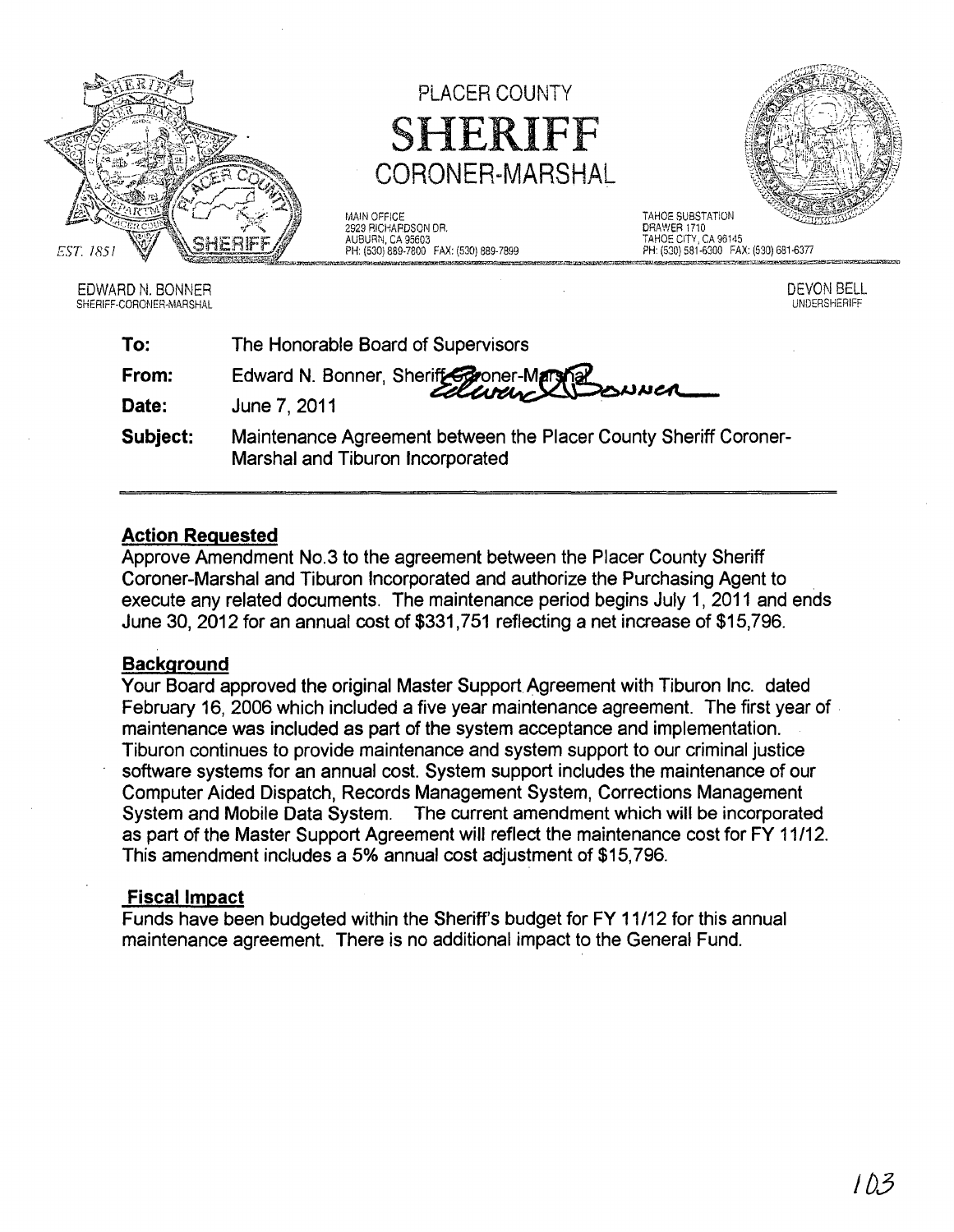#### EXHIBIT 2 **To**

#### **Master Support Agreement**

## **COVERED APPLICATIONS**

This Exhibit is attached to, incorporated into and forms part of the Master Support Agreement, dated February 16, 2006 between the Client and Tiburon (herein referred to as the "Agreement"). Capitalized terms used herein shall have the definitions set forth in the Agreement, unless otherwise defined herein. In the event of conflict between the terms and conditions set forth herein and those set forth in the Agreement, the terms and conditions set forth in the Agreement shall prevail.

Tiburon will provide the Basic Support described in Section 2.1 (Basic Support) of the Agreement for the software applications identified in the table below. The annual fee for such support shall be as set forth in the table below. Such support will commence upon the expiration of any applicable Warranty Period as set forth in the table below.

#### **CLIENT # M1242-11**

| <b>Covered</b><br><b>Application</b> | <b>Hours</b><br><u>(24x7</u><br><u>or 8x5)</u> | Make, Model, Serlal<br><b>Number of Authorized</b><br><u>Server</u>                                                                                                                                                                                    | <b>Maintenance Period</b> | Fee                  |                  |              |
|--------------------------------------|------------------------------------------------|--------------------------------------------------------------------------------------------------------------------------------------------------------------------------------------------------------------------------------------------------------|---------------------------|----------------------|------------------|--------------|
|                                      |                                                |                                                                                                                                                                                                                                                        | Period                    | <b>Start</b><br>Date | <b>Stop Date</b> |              |
| CAD/Ti                               | 24x7                                           | <b>CAD Database</b><br>Dell PowerEdge 2650<br>(4TPNB21)<br><b>SRF Thin</b><br>Dell PowerEdge 2600<br>(C3BNB21)<br><b>Auburn Thin</b><br>Dell PowerEdge 2600<br>(HNKQB21).<br><b>Roseville Thin</b><br>Compag server                                    | 12 Mo.                    | 7/1/11               | 6/30/12          | \$136,713.00 |
| CAD Mapping<br>(Maverick)            | 24x7                                           | See SRF Thin                                                                                                                                                                                                                                           | 12 Mo.                    | $-7/1/11$            | 6/30/12          | \$16,200.00  |
| PRMS/2000 <sup>"1</sup>              | 24x7                                           | Application Server (TibApp): 12 Mo.<br>Hewlett-Packard HP9000<br>rp7400<br>(USR4305CXT)<br>Oracle Database Server<br>(TibDB):<br>Hewlett-Packard HP9000<br>rp5470<br>(USR4305CXS)<br>&<br>Roseville RMS: [DRP RMS]<br>Hewlett-Packard HP9000<br>rp7400 |                           | 7/1/11               | 6/30/12          | \$86,134.00  |
| CMS/2000 <sup>"2</sup>               | 24x7                                           | Application Server (TibApp):<br>Hewlett-Packard HP9000<br>rp7400<br>(USR4305CXT)<br>Oracle Database Server<br>(TibDB):                                                                                                                                 | 12 Mo.                    | 7/1/11               | 6/30/12          | \$44,404.00  |

Page 1 of 3

Master Support Agreement Exhibit 2., Covered Applications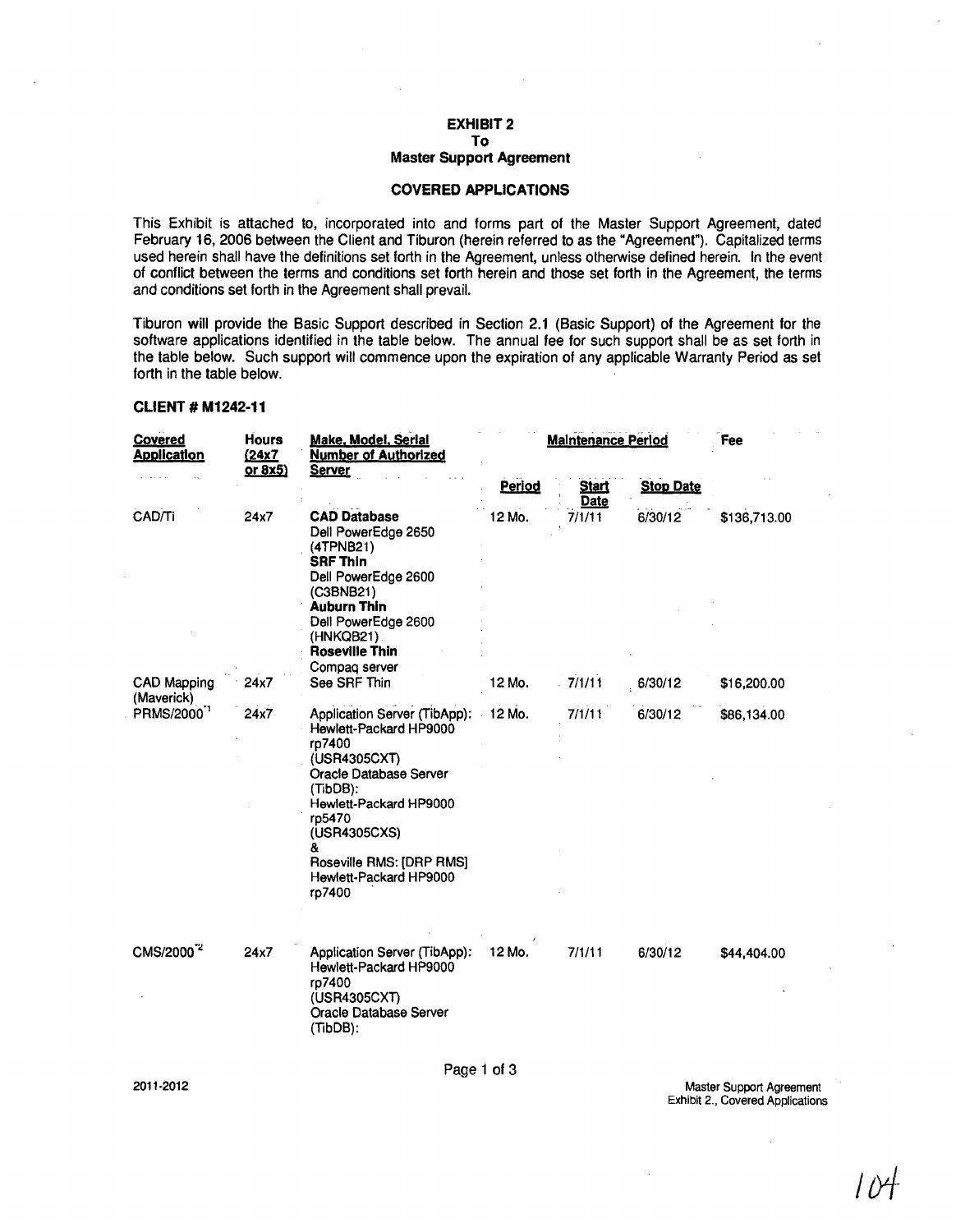| Covered<br><b>Application</b>                  | Hours<br><u>(24x7</u> | Make, Model, Serial<br>Number of Authorized                       |        | <b>Maintenance Period</b> |         | Fee           |
|------------------------------------------------|-----------------------|-------------------------------------------------------------------|--------|---------------------------|---------|---------------|
|                                                | <u>or 8x5)</u>        | <b>Server</b><br>Hewlett-Packard HP9000<br>rp5470<br>(USR4305CXS) |        |                           |         |               |
| <b>WebQuery</b>                                | 24x7                  | Dell PowerEdge 2650<br>(7N1NB21)                                  | 12 Mo. | 7/1/11                    | 6/30/12 | \$5,348.00    |
| Integrated Messa, 24x7<br>Switch <sup>14</sup> |                       | See SRF Thin                                                      | 12 Mo. | 7/1/11                    | 6/30/12 | \$7,171.00    |
| <b>MDS</b>                                     | 24x7                  | see CAD/Ti                                                        | 12 Mo. | 7/1/11                    | 6/30/12 | \$14,951.00   |
| Common<br>Interfaces <sup>*5</sup>             | 24x7                  | See SRF Thin                                                      | 12 Mo. | 7/1/11                    | 6/30/12 | \$27,821.00   |
| <b>GCT</b>                                     | 24x7                  | see CAD/Ti                                                        | 12 Mo. | 7/1/11                    | 6/30/12 | \$972.00      |
| Data Warehouse                                 | 24x7                  | Dell PowerEdge 2650<br>(98BN351)                                  | 12 Mo. | 7/1/11                    | 6/30/12 | \$2,796.00    |
| <b>DBA Services</b><br>Level 1                 |                       |                                                                   |        |                           |         | Included      |
| Remove Tahoe<br>Site #2                        |                       |                                                                   |        |                           |         | \$<10.759.00> |
|                                                |                       |                                                                   |        |                           | Total   | \$331,751.00  |

.1  $\star 2$ This includes the nucleus and the following optional modules: Bicycle, Case Management, Crime Analysis, Crime Watch, Criminal Records, False Alarms System, Reet Maintenance, Gang System, Inventory, Juvenile Records, Ucenses and Permits, Officer Activity, Personnel, Special Intelligence, Traffic Management, UCR and Warrants .

This includes the nucleus and the following optional modules: Classifications, Commissary, Court Tracking, Incident/Disciplinary Reporting, Inmate Money Accounting, Inmate Programs, Inmate Property Management, Medical Processing, Visitor Control and Change proposal 005.

• 3 This includes change proposal 003.

• 4 This includes: RNC Interface, TCP/IP to State of CA, State/NCIC reformatter.

 $\overline{\bullet}$ This includes: (1) E911 Interface - Positron, (1) Secondary E911 Interface (CML), (1) Master Time Interface (Sprectrcom), (1) MDS/MDT CAD Functional Subsystem, (1) Fire Alerting Interface (Zatron 626), (20) Number of Rip and Run Fire Station Printers, (1) TDDITYY Interface Support (Zetron 3030), (1) Video Mugshot Interface (TFP), (1) Fingerprint Interface -Identix (1O-Print), (1) Aether Packet Cluster and (1) Sacramento County Interface and change proposal 016.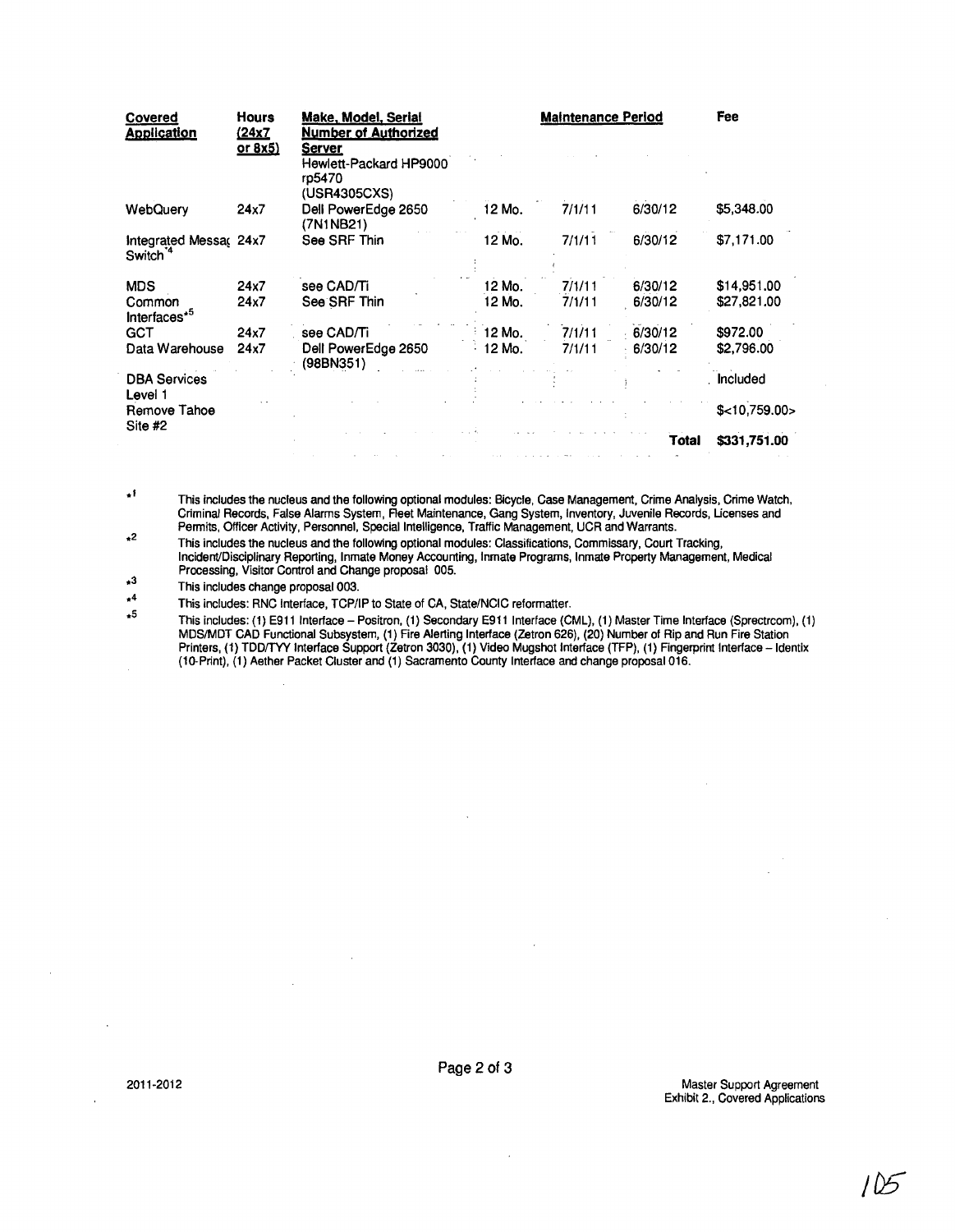Authorized Sites

## **Location**

Placer County Admin Services, IT Division Data Center 2986Richardson Drive Auburn, CA 95603

Roseville PO 1051 Junction Blvd Roseville CA 95678

## **Equipment**

**Thin Server** 

CAD Database, SRF Thin, RMS (TibApp), CMS (TibDB), WebQuery, CARS Servers

RMS DRP Servers Roseville Thin Server

Auburn 1215 Lincoln Way Auburn, CA 95603

2011-2012

Master Support Agreement Exhibit 2., Covered Applications